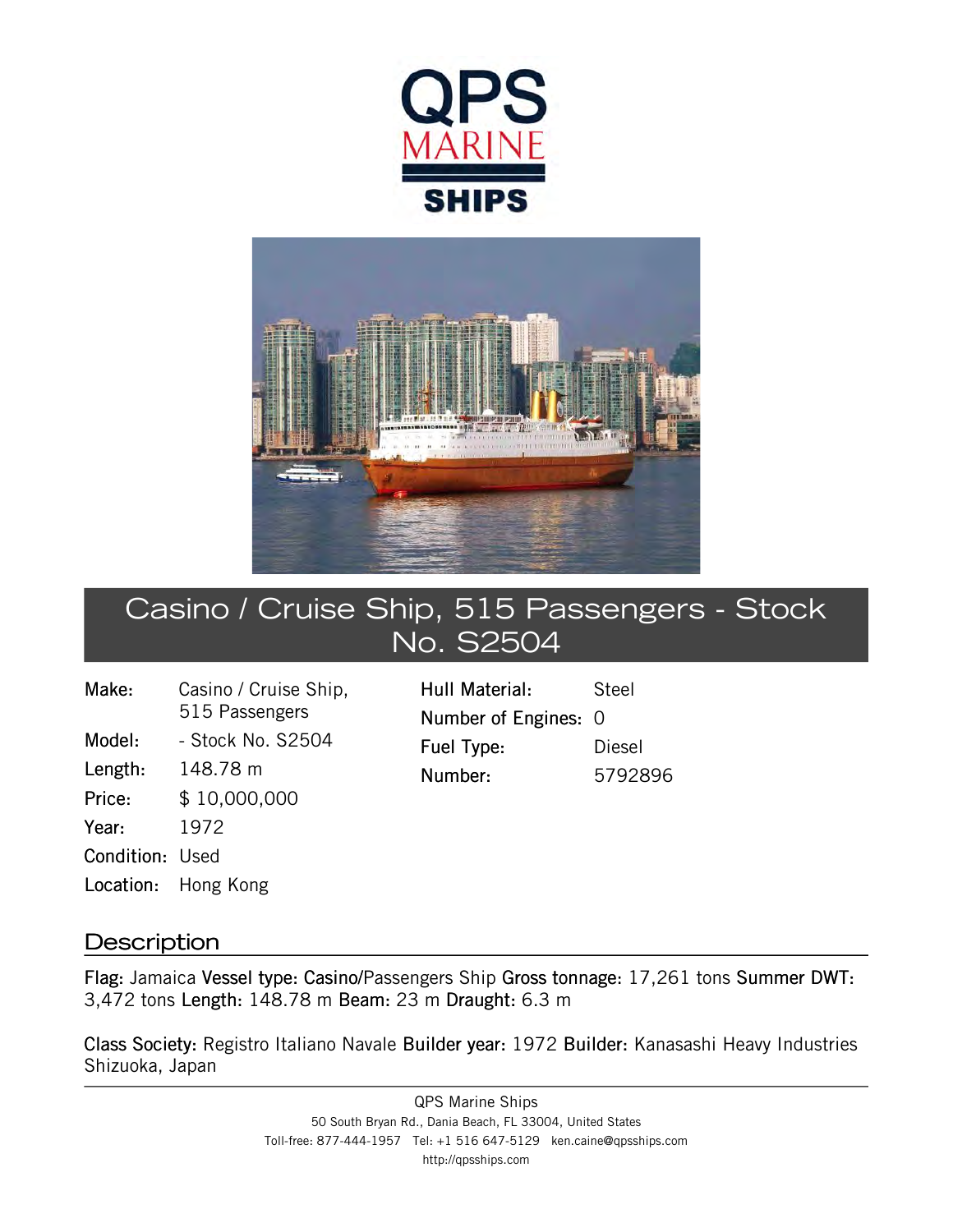## **Disclaimer**

The Company offers the details of this vessel in good faith but cannot guarantee or warrant the accuracy of this information nor warrant the condition of the vessel. A buyer should instruct his agents, or his surveyors, to investigate such details as the buyer desires validated. This vessel is offered subject to prior sale, price change, or withdrawal without notice.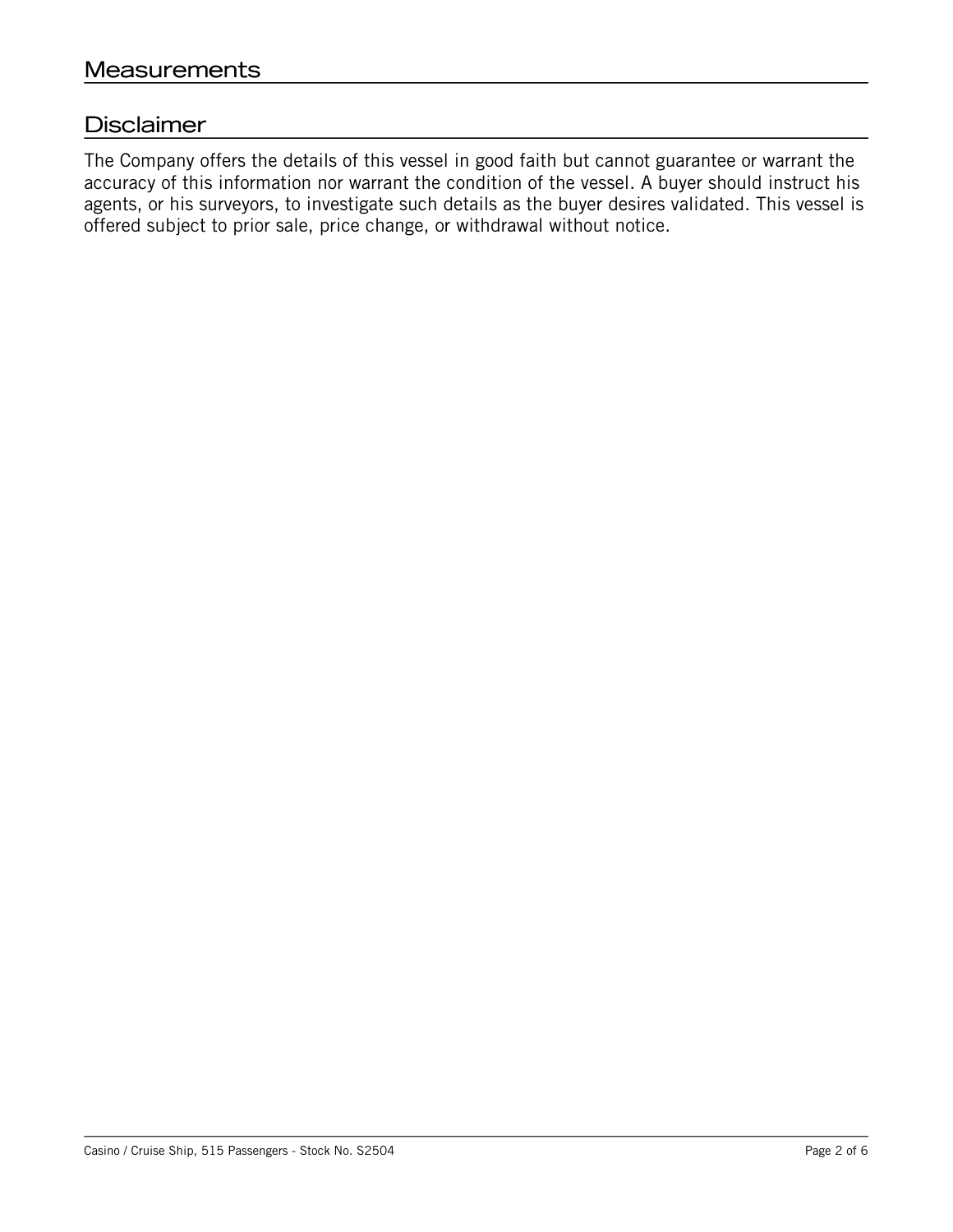## Photos











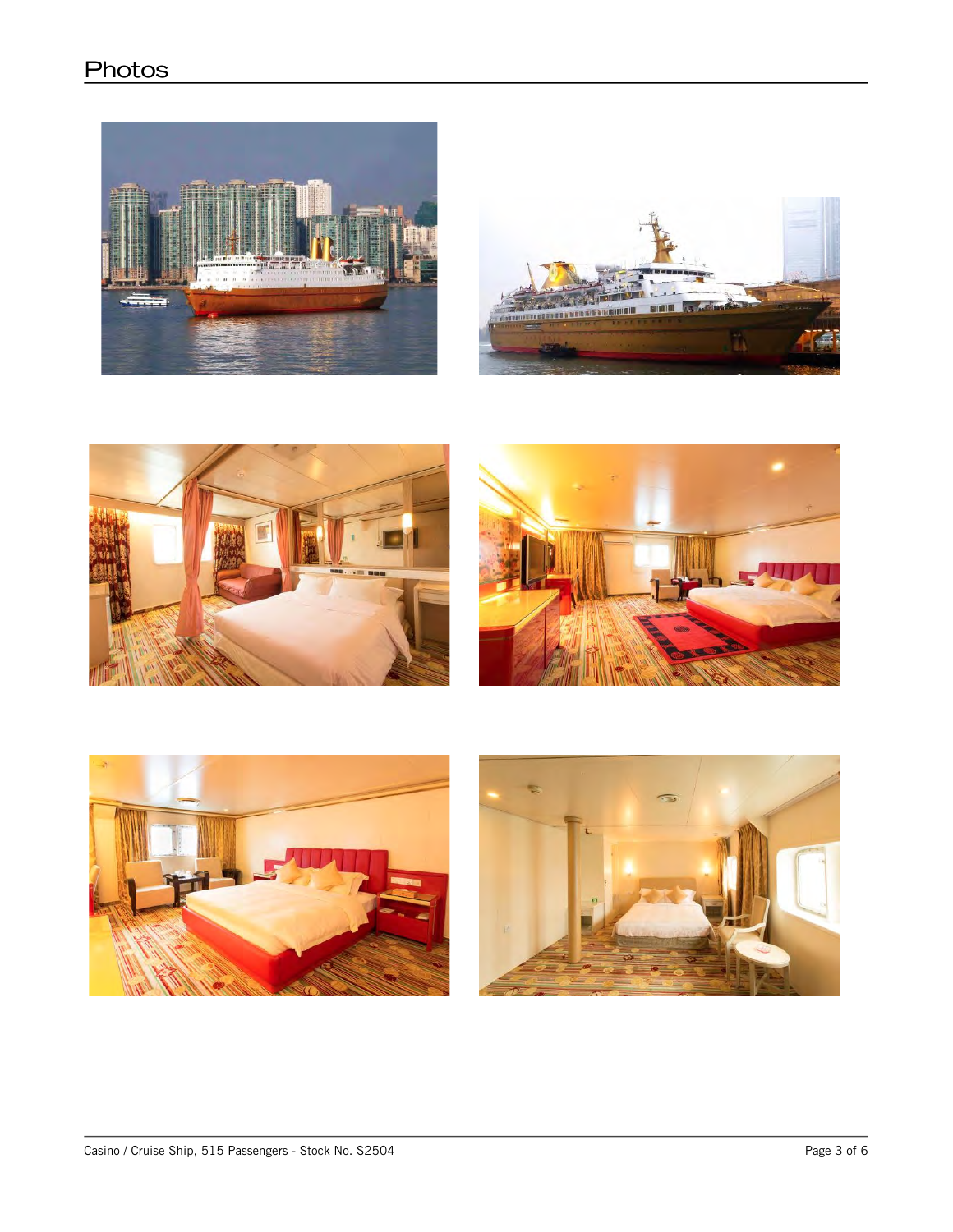









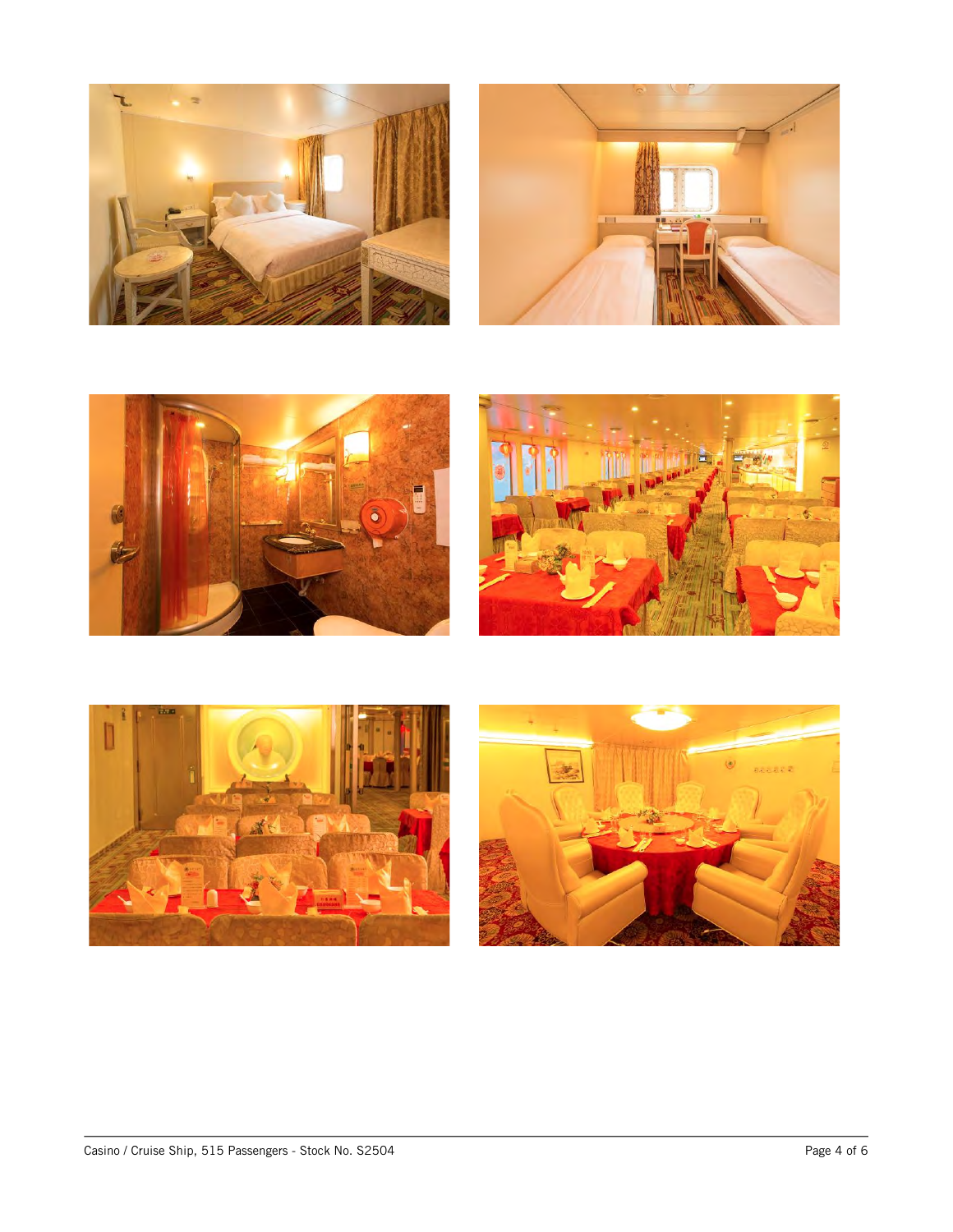